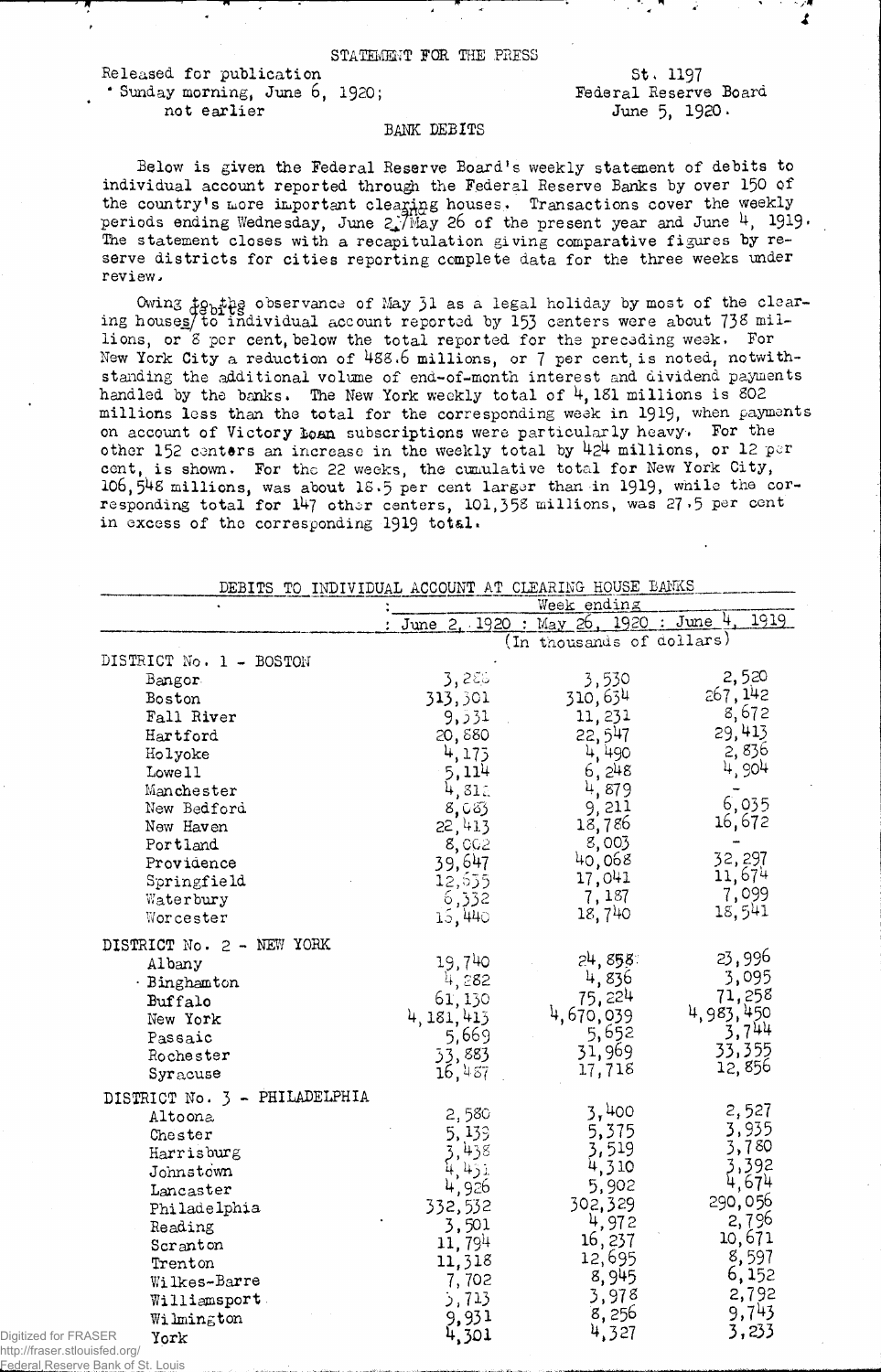$st.1197a$ 

 $\overline{a}$ 

 $\mathbf{r}$ 

|  | DEBITS TO INDIVIDUAL ACCOUNT AT CLEARING HOUSE BANKS |  |  |  |
|--|------------------------------------------------------|--|--|--|
|  |                                                      |  |  |  |

 $\lambda$ 

|                                            |                  | Woek<br>anding            |                  |
|--------------------------------------------|------------------|---------------------------|------------------|
|                                            | 1920<br>June 2,  | May 26, 1920              | 1919<br>June 4,  |
|                                            |                  | (In thousands of dollars) |                  |
| DISTRICT No. 4 - CLEVELAND.                |                  |                           |                  |
| Akron                                      | 30,439           | 30,717                    | 23,547<br>53,482 |
| Cincinnati                                 | 53,261           | 60,223                    | 132,067          |
| Cleveland                                  | 148,745          | 163,149                   | 25,083           |
| Colurbus                                   | 26,892           | 26,155                    | 11,322           |
| Dayton                                     | 11,973           | 11,852                    | 5,797            |
| Erie                                       | 6,730            | 7,687<br>4,635            | 2,380            |
| Greensburg<br>Lexington                    | 4,559            | 4,607                     | 3,910            |
| Oil City                                   | 4,537            | 2,813                     | 3,154            |
| Pittsourgh                                 | 2,901            | 215,482                   | 199,736          |
| Springfield                                | 178,885<br>2,845 | 3,393                     | 2,568            |
| Toledo                                     | 28,944           | 30,529                    | 25,048           |
| Wheeling                                   | 8,537            | 8,338                     | 5,570            |
| Youngs town                                | 12,376           | 13,924                    | 11,619           |
|                                            |                  |                           |                  |
| DISTRICT No. 5 - RICHMOND<br>Baltimore     | 98,961           | 102,873                   | $-74,784$        |
| Charleston                                 | 10,100           | 9,975                     | 7,176            |
| Charlotte                                  |                  | 9,584                     | 5,700            |
| Columbia                                   | 8,155<br>7,279   | 8,553                     | 6,093            |
| Norfolk                                    | 15,278           | 20,663                    | 20,537           |
| Raleigh                                    | 3,851            | $-3,500$                  | 4,383            |
| Richmond                                   | 27,396           | 23, 864                   | 23,933           |
| Huntington<br>DISTRICT No. 6 -<br>ATLANTA. |                  |                           |                  |
| Atlanta                                    | 29,043           | 30,569                    | 22,944           |
| Augusta                                    | 8,794            | 9,936                     | 6,608            |
| Birmingham                                 | 17,479           | 17,836                    | 12,963           |
| Chattanooga                                | 12,536           | 11,900                    | 10,764           |
| Jacksonville                               | 13,935           | 14,175                    | 8,935            |
| Knoxville                                  | 7,000            | 6,454                     | 4,925            |
| Macon                                      | 8,589            | 8,283                     | 9,124            |
| Mobile                                     | 7,319            | 8,866                     | 6,660            |
| Montgomery                                 | 4,830            | 5,000                     | 3,789            |
| Nashville                                  | 23,530           | 27,803                    | 15,295<br>61,361 |
| New Orleans                                | 65,337           | 81,816                    | 2,293            |
| Pensacola                                  | 2,474            | 2,236                     | 15,987           |
| Savannah<br>Tampa                          | 17,063           | 16,368<br>5,813           | 4,232            |
| Vicksburg                                  | 6,265            | 1,496                     | 2,035            |
|                                            | 1,371            |                           |                  |
| DISTRICT No. 7 - CHICAGO                   |                  |                           |                  |
| Bay City                                   | 3,569            | 3,529                     | 3,458            |
| Bloomington                                | 2,757            | 2,738                     | 2,715            |
| Cedar Rapids                               | 6,322            | 7,639                     | 9,758<br>617,284 |
| Chicago                                    | 654,231          | 711,303                   | 7,766            |
| Davenport                                  | 6,941            | 8,253                     | 3,349            |
| Decatur                                    | 4, 103           | 4,103<br>19,181           | 15,451           |
| Des Moines                                 | 17,965           | 136,126                   | 115,830          |
| Detroit                                    | 130,395          | 3,358                     | 2,263            |
| Dubuque<br>Flint                           | 3,558            | 7,901                     | 6,403            |
| Ft. Wayne                                  | 9,295            | 7,813                     | 4,816            |
| Grand Rapids                               | 6,666<br>21,663  | 22,179                    | 16,959           |
| Indianapolis                               | 35,363           | 37,241                    | 26,124           |
| Jackson                                    | 4,812            | 3,401                     | 3,879            |
| Kalamazoo                                  | 4,603            | 5,153                     | 2,887            |
| Lansing                                    | 6,808            | 6,865                     | 4,034            |
| Milwaukee                                  | 57,127           | 63,649                    | 53,916           |
| Peoria                                     | 10,426           | 10,685                    | 10,565           |
| Rockford                                   | 5,725            | 6,242                     | 3,241            |
| Sioux City                                 | 16,805           | 16,302                    | 15,954           |
| South Bend                                 | 4,137.           | 6,327                     | 2,293            |
| Springfield                                | 6,757            | 4,112                     | 5,048            |
| Waterloo                                   | 4,304            | 3,966                     | 2,732            |

Digitized for FRASER http://fraser.stlouisfed.org/ Federal Reserve Bank of St. Louis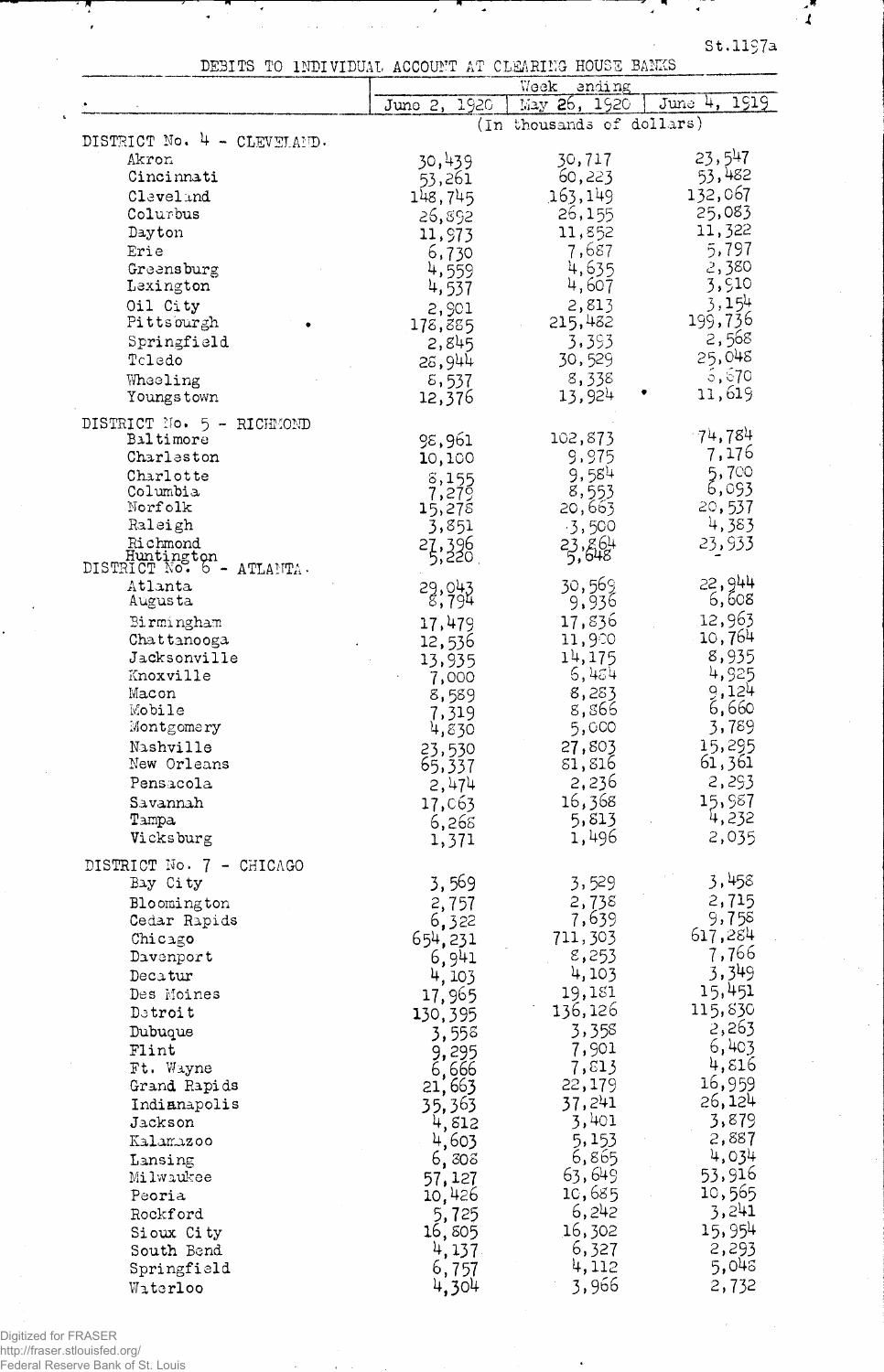$\pmb{\downarrow}$ 

 $\overline{a}$ 

DEBITS TO INDIVIDUAL ACCOUNT AT CLEARING HOUSE BANKS

Ţ,

|                               | Week<br>ending   |                           |              |
|-------------------------------|------------------|---------------------------|--------------|
|                               | June 2, 1920     | May 26, 1920              | June 4, 1919 |
|                               |                  | (In thousands of dollars) |              |
| DISTRICT No. 8 - St.<br>LOUIS |                  |                           |              |
| Evansville                    | 5,273            | 5,090                     | 4,908        |
| Little Rock                   | 8,510            | 7,973                     | 6,650        |
| Louisville                    | 34,420           | 34,699                    | 32,959       |
| Memphis                       | 27,977           | 29,651                    | 24,900       |
| St. Louis                     | 151,692          | 146,244                   | 131,520      |
|                               |                  |                           |              |
| DISTRICT No. 9 - MINNEAPOLIS  |                  |                           |              |
| Aberdeen                      | 1,736            | 1,643                     | 1,567        |
| Billings                      | 2,274            | 2,237                     | 1,911        |
| Duluth                        | 26, 155          | 22,758                    | 22, 373      |
| Fargo                         | 3,403            | 3,533                     | 3,021        |
| Grand Forks                   | 1,698            | 1,772                     | 1,711        |
| Great Falls                   | 1,871            | 2,142                     | 2,196        |
| Helena                        | 2,214            | 2,025                     | 1,832        |
| Minneapolis                   | 73,699           | 90,065                    | 66,753       |
| St. Paul                      | 30,349           | 33,882                    | 35,454       |
| Sioux Falls                   |                  | 6,488                     |              |
| Superior                      | 6,093            | 2,077                     | 1,334        |
| Winona                        | 2,039<br>1,029   | 1,108                     | 1,082        |
|                               |                  |                           |              |
| DISTRICT No. 10 - KANSAS CITY |                  |                           |              |
| Atchison                      | 418              | 558                       |              |
| Bartlesville                  | 4,013            | 4,288                     | 2,553        |
| Cheyenne                      | 1,658            | 1,705                     |              |
| Colorado Springs              | 2,750            | 3,053                     | 2,989        |
| Denver                        |                  | 44,667                    | 44,730       |
| Joplin                        | 40,917<br>.3,357 | 3,846                     | 3,051        |
| Kansas City, Kan.             | 3,199            | 3,932                     | 3,661        |
| Kansas City, Mo.              |                  | 91,738                    | 83,991       |
| Muskogee                      | 80,947           | 5,536                     | 3,374        |
| Oklahoma City                 | 5,386            | 23,818                    | 12,858       |
| Omaha                         | 19,763<br>49,935 | 56,012                    | 55,293       |
| Pubelo                        | 3,365            | 3,819                     | 3,992        |
|                               |                  | 20,388                    | 17,843       |
| St. Joseph                    | 17,322           | 5,481                     | 4,893        |
| Topeka                        | 5,487            | 26,898                    | 21,236       |
| Tulsa                         | 27,968           | 11,068                    | 9,044        |
| Wichita                       | 12,569           |                           |              |
|                               |                  |                           |              |
| DISTRICT No. 11 -<br>DALLAS   |                  | 1,654                     | 1,628        |
| Al buquerque<br>Austin        | 1,998            | 3,079                     | 7,614        |
| Beaumont                      | 3,564<br>3,135   | 4,467                     | 2,969        |
| Dallas                        | 38,678           | 37.,704                   | 28,255       |
| El Paso                       | 9,435            | 11,915                    | 7,953        |
|                               |                  | 24,868                    | 18,468       |
| Ft. Worth                     | 23,986           | 8,604                     | 7,363        |
| Galveston                     | 8,140            |                           |              |
| Hous ton                      | 30,459           | 33,430                    | 31,406       |
| San Antonio                   | 7,589            | 8,409                     |              |
| Shreveport                    | 8,637            | 11,755                    | 5,632        |
| Taxarkana                     | 1,419            | 2,040                     | 1,347        |
| Tucson                        | 846              | 1,514                     | 1,803        |
| Waco                          | 3,880            | 3,650                     | 3,676        |